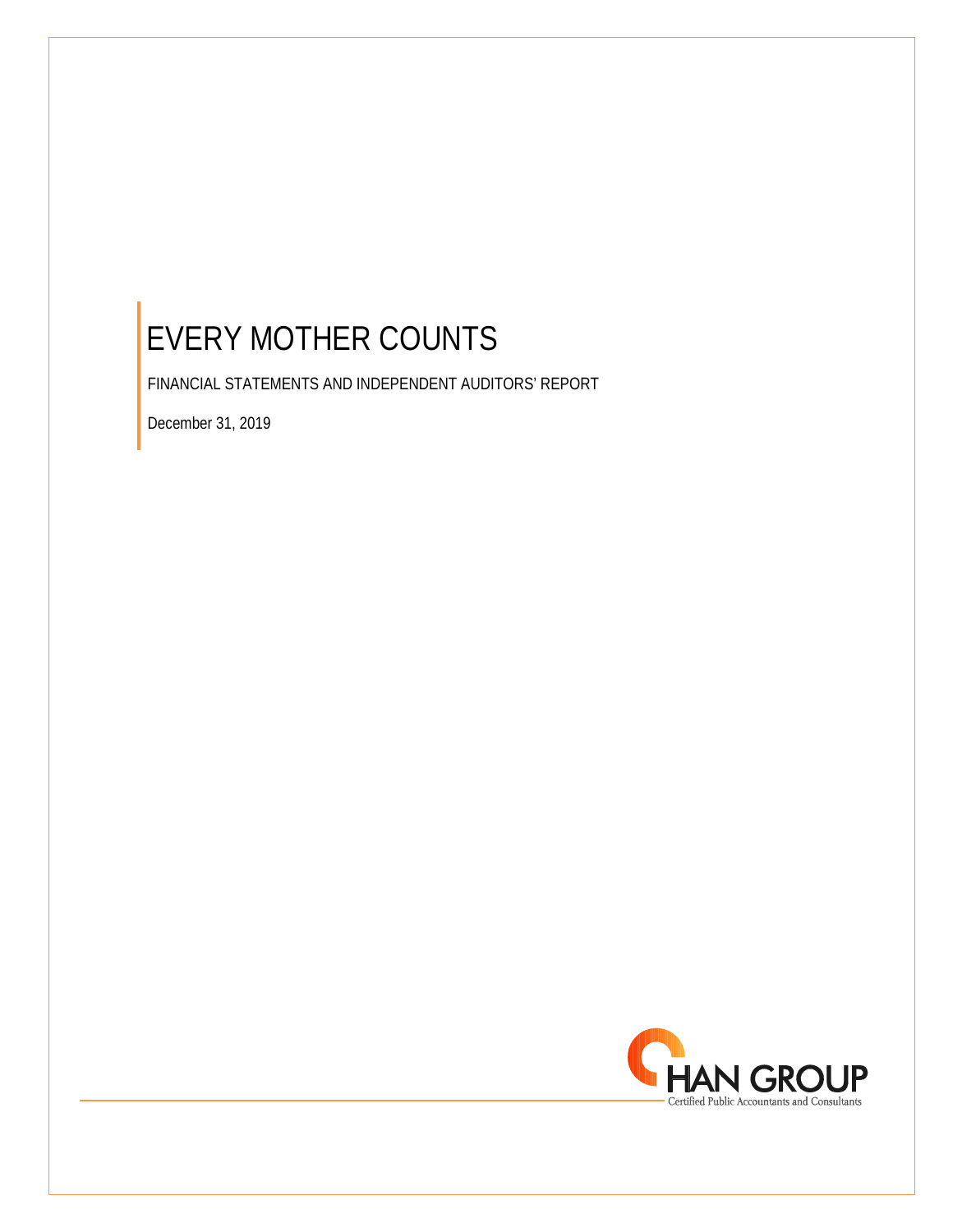# **Table of Contents**

| <b>Financial Statements</b> |  |
|-----------------------------|--|
|                             |  |
|                             |  |
|                             |  |
|                             |  |
|                             |  |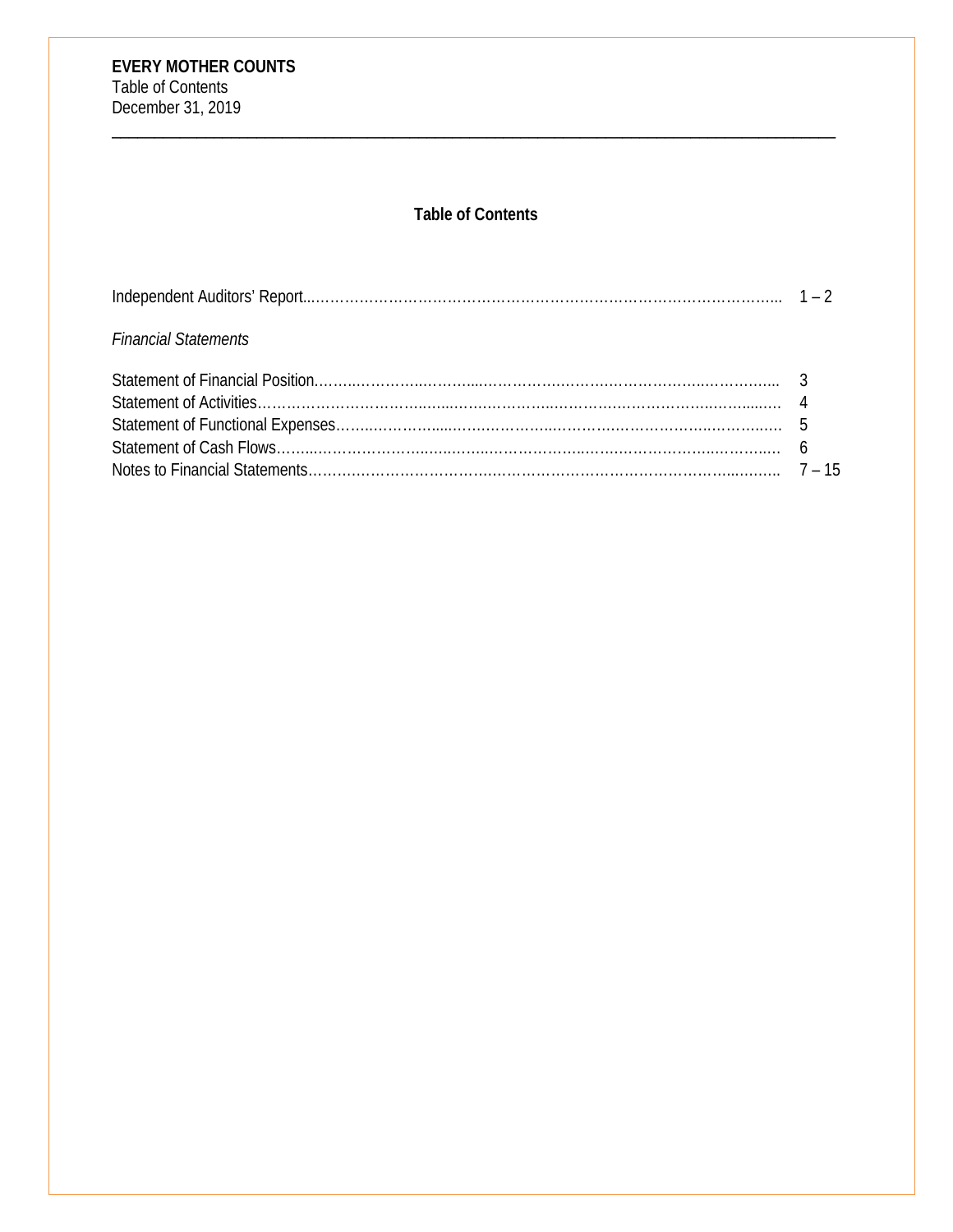

# **INDEPENDENT AUDITORS' REPORT**

To the Board of Directors Every Mother Counts

We have audited the accompanying financial statements of Every Mother Counts (the Organization), which comprise the statement of financial position as of December 31, 2019, and the related statements of activities, functional expenses and cash flows for the year then ended, and the related notes to the financial statements.

# **Management's Responsibility for the Financial Statements**

Management is responsible for the preparation and fair presentation of these financial statements in accordance with accounting principles generally accepted in the United States of America; this includes the design, implementation, and maintenance of internal control relevant to the preparation and fair presentation of financial statements that are free from material misstatement, whether due to fraud or error.

# **Auditors' Responsibility**

 $\overline{a}$ 

Our responsibility is to express an opinion on these financial statements based on our audit. We conducted our audit in accordance with auditing standards generally accepted in the United States of America. Those standards require that we plan and perform the audit to obtain reasonable assurance about whether the financial statements are free from material misstatement.

An audit involves performing procedures to obtain audit evidence about the amounts and disclosures in the financial statements. The procedures selected depend on the auditors' judgment, including the assessment of the risks of material misstatement of the financial statements, whether due to fraud or error. In making those risk assessments, the auditors consider internal control relevant to the entity's preparation and fair presentation of the financial statements in order to design audit procedures that are appropriate in the circumstances, but not for the purpose of expressing an opinion on the effectiveness of the entity's internal control. Accordingly, we express no such opinion. An audit also includes evaluating the appropriateness of accounting policies used and the reasonableness of significant accounting estimates made by management, as well as evaluating the overall presentation of the financial statements.

We believe that the audit evidence we have obtained is sufficient and appropriate to provide a basis for our audit opinion.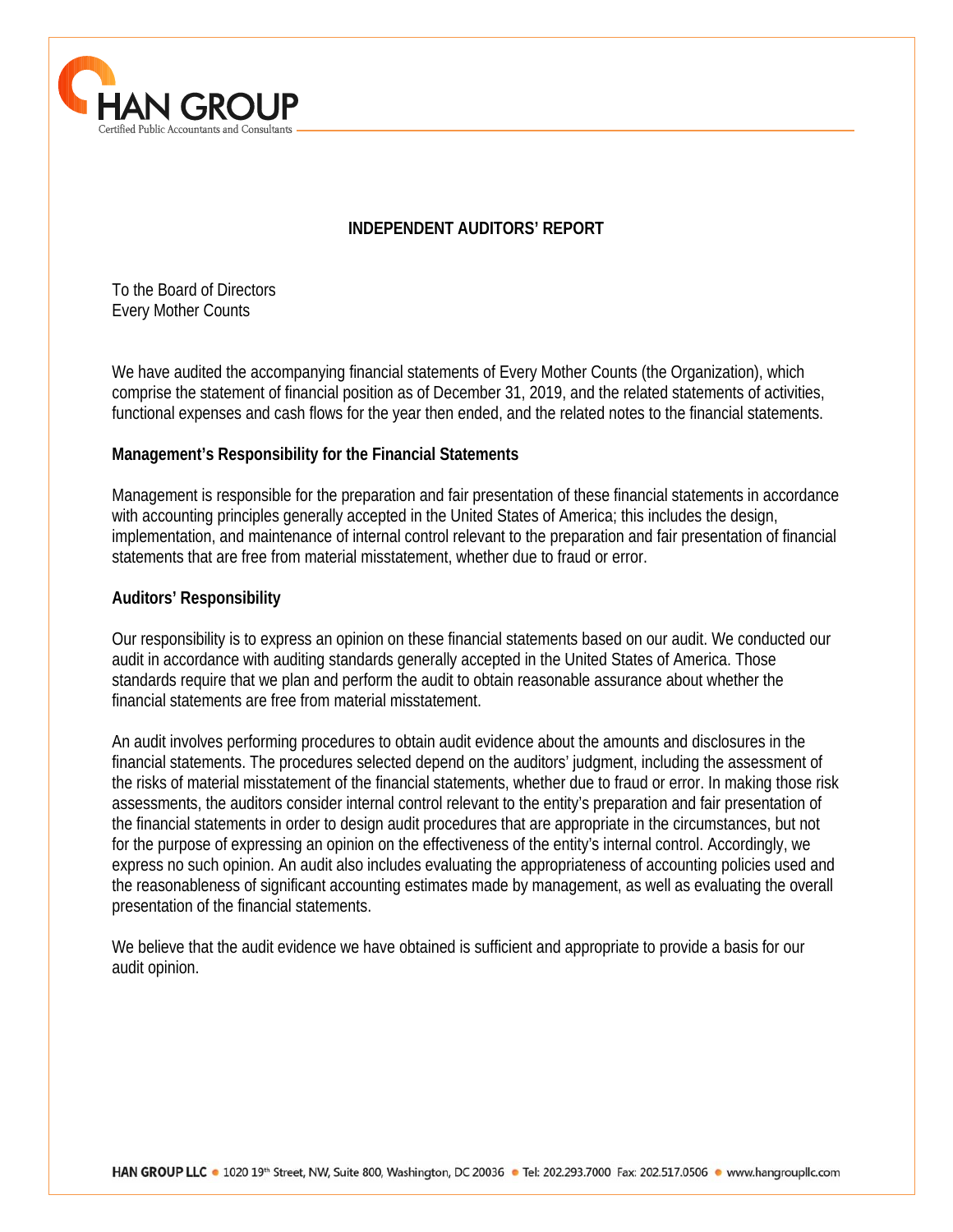

# **Opinion**

In our opinion, the financial statements referred to above present fairly, in all material respects, the financial position of Every Mother Counts as of December 31, 2019, and the changes in its net assets and its cash flows for the year then ended in accordance with accounting principles generally accepted in the United States of America.

# **Emphasis of Matter**

As discussed in Note 2 to the financial statements, the Organization has adopted new accounting guidance, Accounting Standards Update (ASU) 2014-09, *Revenue from Contracts with Customers (Topic 606)* and ASU 2018-08, *Not-for-Profit Entities (Topic 958): Clarifying the Scope and the Accounting Guidance for Contributions Received and Contributions Made*. Our opinion is not modified with respect to that matter.

HAN GROUP LLC

**HAN GROUP LLC**  Washington, DC July 13, 2020

 $\overline{a}$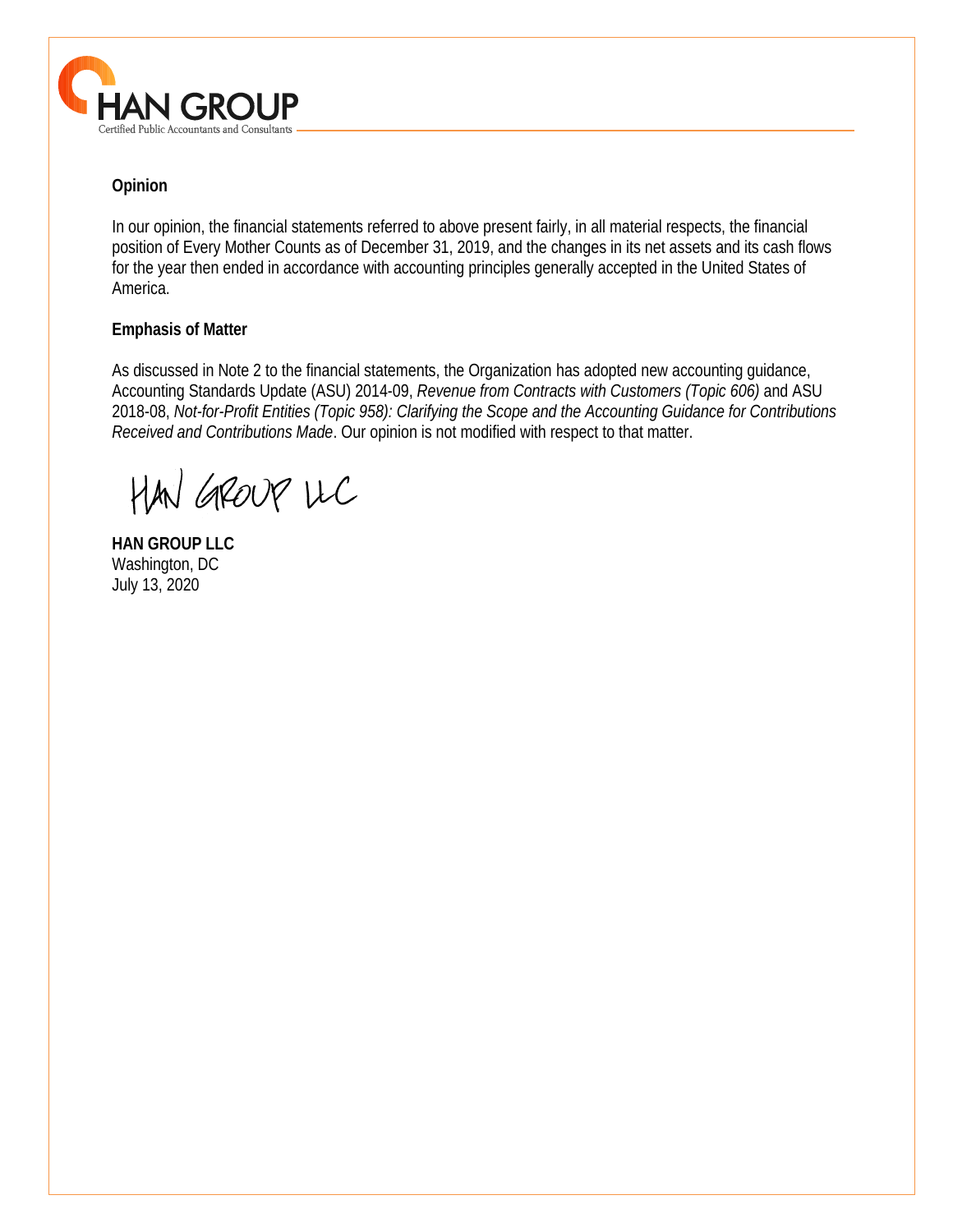Statement of Financial Position December 31, 2019

| <b>Assets</b>                         |                 |
|---------------------------------------|-----------------|
| Cash                                  | \$<br>2,116,787 |
| Contributions receivable, net         | 463,949         |
| Investments                           | 2,647,613       |
| Prepaid expenses and deposits         | 212,781         |
| Property and equipment, net           | 46,723          |
| <b>Total assets</b>                   | \$<br>5,487,853 |
| <b>Liabilities and Net Assets</b>     |                 |
| Liabilities                           |                 |
| Accounts payable and accrued expenses | \$<br>55,060    |
| Accrued salaries and vacation         | 53,140          |
| Grants payable                        | 201,000         |
| Deferred revenue                      | 78,000          |
| Deferred rent                         | 15,496          |
| <b>Total liabilities</b>              | 402,696         |
| <b>Net Assets</b>                     |                 |
| Without donor restrictions            | 4,867,035       |
| With donor restrictions               | 218,122         |
| Total net assets                      | 5,085,157       |
| Total liabilities and net assets      | \$<br>5,487,853 |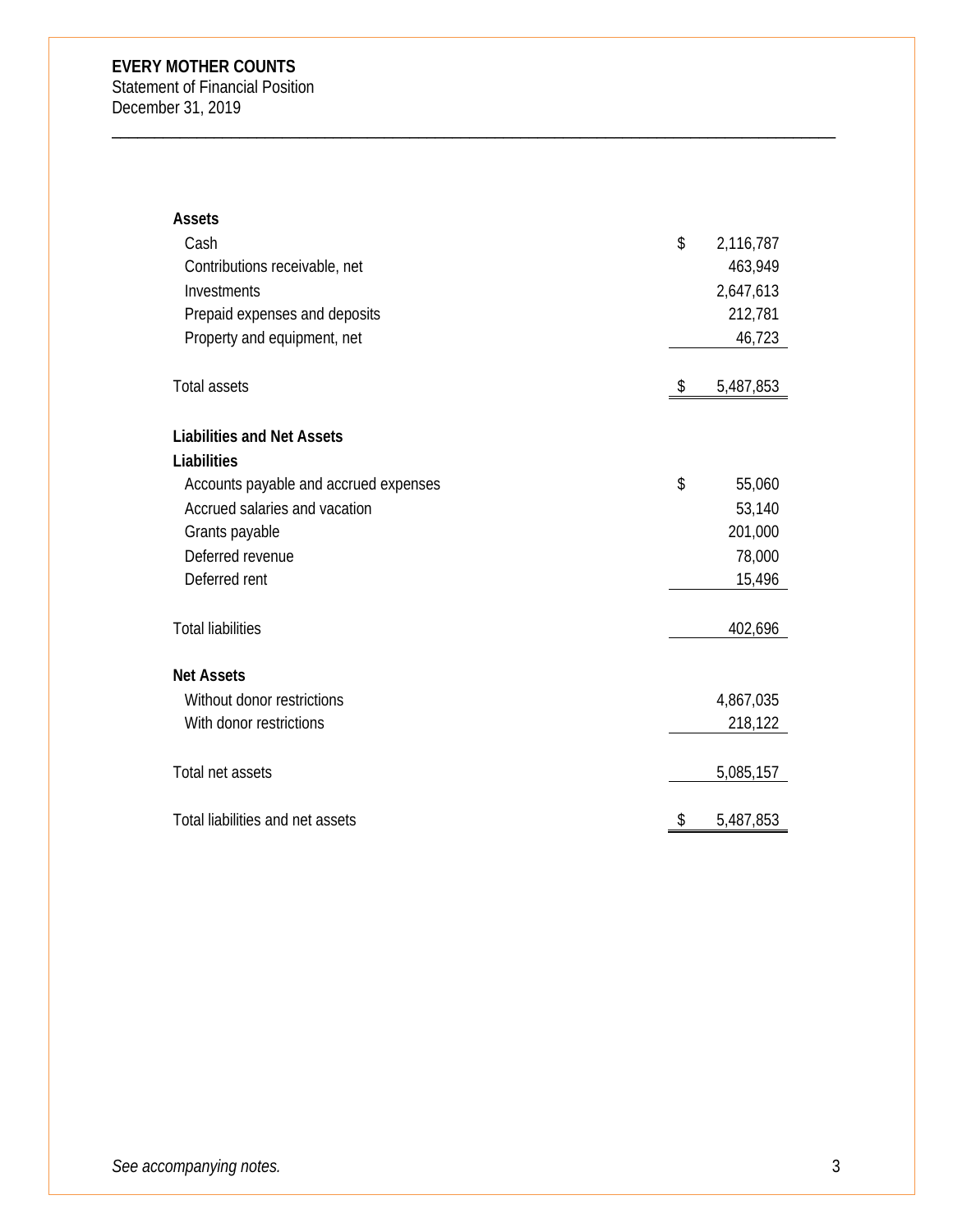Statement of Activities Year Ended December 31, 2019

|                                             | Without             |                   |                 |
|---------------------------------------------|---------------------|-------------------|-----------------|
|                                             | Donor               | <b>With Donor</b> |                 |
|                                             | <b>Restrictions</b> | Restrictions      | Total           |
| <b>Revenue and Support</b><br>Contributions | \$<br>3,572,630     | 106,837<br>\$     | 3,679,467<br>\$ |
| Special events:                             |                     |                   |                 |
| Contributions                               | 539,805             |                   | 539,805         |
| Direct benefit to the donors                | 196,812             |                   | 196,812         |
| Direct costs of special events              | (248,791)           |                   | (248, 791)      |
|                                             |                     |                   |                 |
| Net special events income                   | 487,826             |                   | 487,826         |
| Other revenue                               | 164,929             |                   | 164,929         |
| Net investment income                       | 98,576              |                   | 98,576          |
| Net assets released from restrictions:      |                     |                   |                 |
| Satisfaction of purpose restrictions        | 353,335             | (353, 335)        |                 |
| Expiration of time restrictions             | 120,000             | (120,000)         |                 |
|                                             |                     |                   |                 |
| Total revenue and support                   | 4,797,296           | (366,498)         | 4,430,798       |
| <b>Expenses</b>                             |                     |                   |                 |
| Program services:                           |                     |                   |                 |
| Grants                                      | 1,164,059           |                   | 1,164,059       |
| Other programs                              | 1,615,896           |                   | 1,615,896       |
|                                             |                     |                   |                 |
| Total program services                      | 2,779,955           |                   | 2,779,955       |
|                                             |                     |                   |                 |
| Supporting services:                        |                     |                   |                 |
| Management and general                      | 587,993             |                   | 587,993         |
| Fundraising                                 | 257,002             |                   | 257,002         |
| Total supporting services                   | 844,995             |                   | 844,995         |
|                                             |                     |                   |                 |
| Total expenses                              | 3,624,950           |                   | 3,624,950       |
|                                             |                     |                   |                 |
| <b>Changes in Net Assets</b>                | 1,172,346           | (366, 498)        | 805,848         |
| Net Assets, beginning of year               | 3,694,689           | 584,620           | 4,279,309       |
|                                             |                     |                   |                 |
| Net Assets, end of year                     | 4,867,035<br>\$     | \$<br>218,122     | 5,085,157<br>\$ |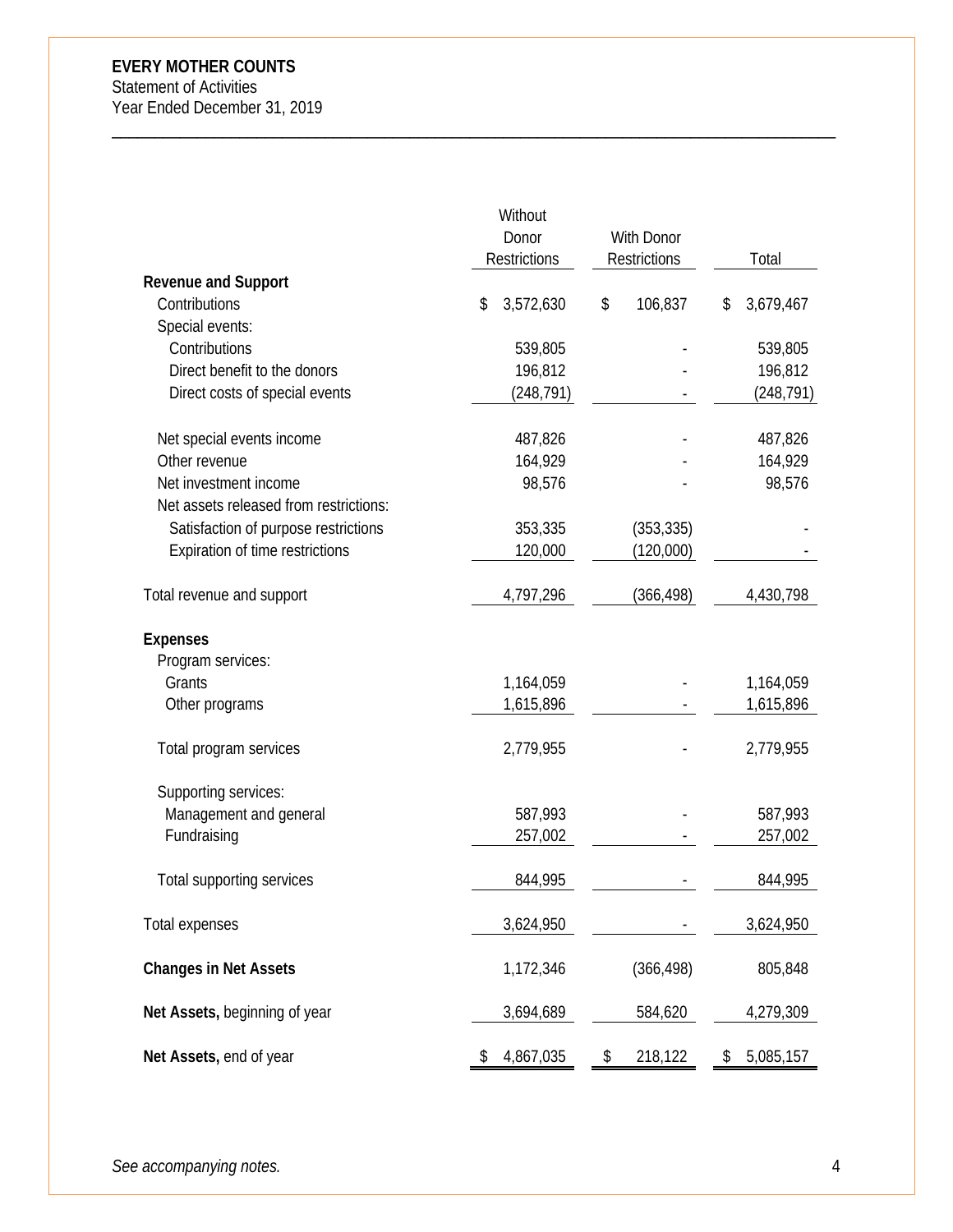Statement of Functional Expenses Year Ended December 31, 2019

|                                       | Program Services |    | Other     |    | Total<br>Program | <b>Supporting Services</b><br>Management<br>and |   |             | Total<br>Supporting |           |
|---------------------------------------|------------------|----|-----------|----|------------------|-------------------------------------------------|---|-------------|---------------------|-----------|
|                                       | Grants           |    | Programs  |    | Services         | General                                         |   | Fundraising | Services            | Total     |
| Salaries, payroll taxes and benefits  | \$<br>125,644    | \$ | 663,123   | S. | 788,767          | \$<br>289,746                                   | S | 176,786     | 466,532             | ,255,299  |
| Grants, sponsorships and subcontracts | 996,100          |    | 60,500    |    | 1,056,600        |                                                 |   |             |                     | 1,056,600 |
| Professional services                 | 3,963            |    | 367,600   |    | 371,563          | 105,100                                         |   | 26,554      | 131,654             | 503,217   |
| Occupancy and operations              | 19,747           |    | 192,327   |    | 212,074          | 143,886                                         |   | 50,132      | 194,018             | 406,092   |
| Conferences, meetings and events      | 16,073           |    | 316,528   |    | 332,601          | 36,775                                          |   | 1,365       | 38,140              | 370,741   |
| Depreciation                          | 2,532            |    | 15,818    |    | 18,350           | 12,486                                          |   | 2,165       | 14,651              | 33,001    |
| <b>Total Expenses</b>                 | 1,164,059        | S. | 1,615,896 | S  | 2,779,955        | 587,993                                         |   | 257,002     | 844,995             | 3,624,950 |

\_\_\_\_\_\_\_\_\_\_\_\_\_\_\_\_\_\_\_\_\_\_\_\_\_\_\_\_\_\_\_\_\_\_\_\_\_\_\_\_\_\_\_\_\_\_\_\_\_\_\_\_\_\_\_\_\_\_\_\_\_\_\_\_\_\_\_\_\_\_\_\_\_\_\_\_\_\_\_\_\_\_\_\_\_\_\_\_\_\_\_\_\_\_\_\_\_\_\_\_\_\_\_\_\_\_\_\_\_\_\_\_\_\_\_\_\_\_\_\_\_\_\_\_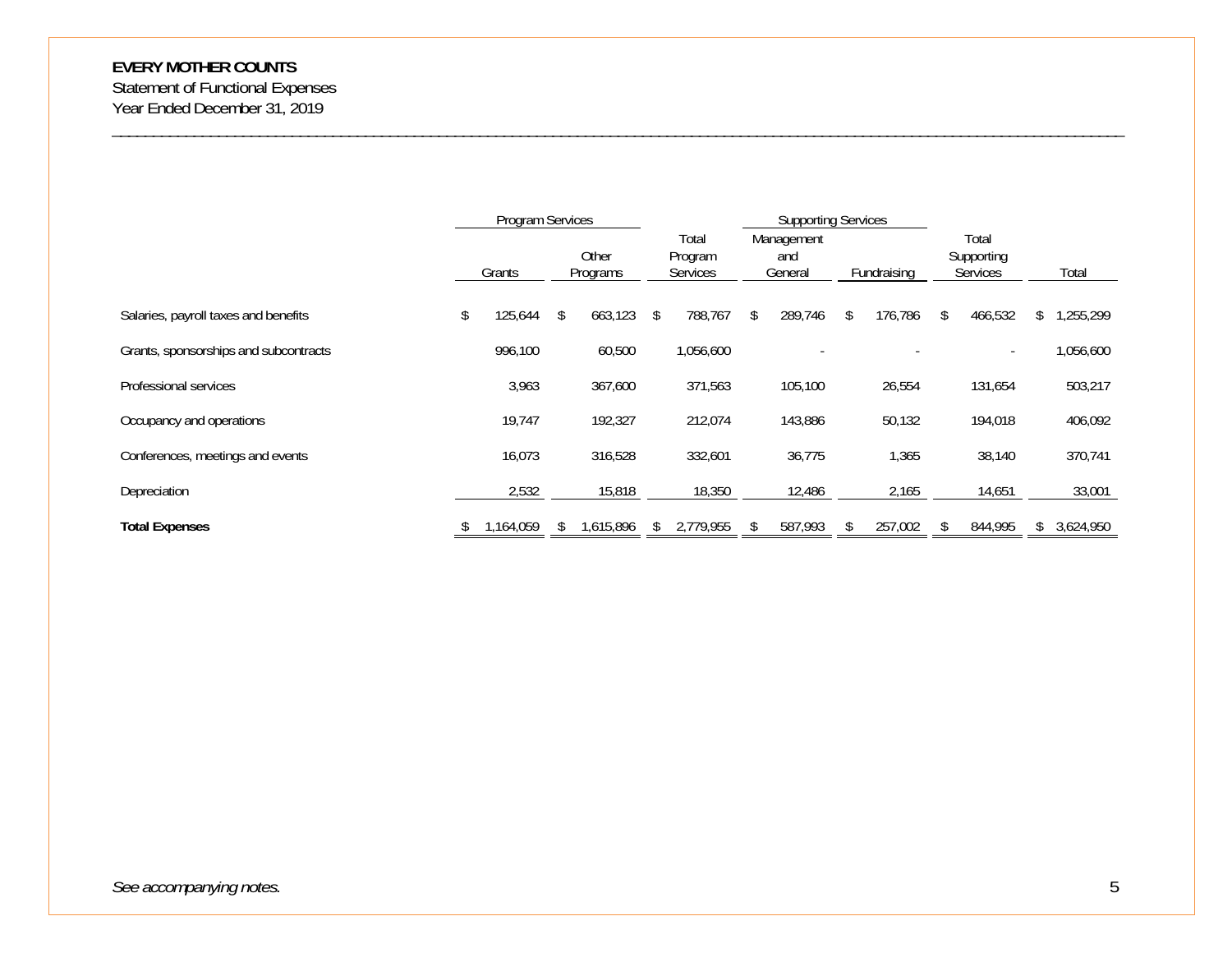Statement of Cash Flows Year Ended December 31, 2019

| <b>Cash Flows from Operating Activities</b>                |                 |
|------------------------------------------------------------|-----------------|
| Changes in net assets                                      | \$<br>805,848   |
| Adjustments to reconcile changes in net assets to net cash |                 |
| provided by operating activities:                          |                 |
| Depreciation                                               | 33,001          |
| Loss from disposal of property and equipment               | 2,972           |
| Net realized and unrealized gain on investments            | (42, 397)       |
| Donated securities                                         | (17, 425)       |
| Change in allowance for doubtful accounts and discount to  |                 |
| present value                                              | (6, 837)        |
| Changes in operating assets and liabilities:               |                 |
| Contributions receivable                                   | 510,415         |
| Prepaid expenses and deposits                              | (155, 491)      |
| Other assets                                               |                 |
| Accounts payable and accrued expenses                      | (27, 847)       |
| Accrued salaries and vacation                              | 20,717          |
| Grants payable                                             | 99,000          |
| Deferred revenue                                           | 78,000          |
| Deferred rent                                              | 6,952           |
| Net cash provided by operating activities                  | 1,306,908       |
| <b>Cash Flows from Investing Activities</b>                |                 |
| Proceeds from sale of investments                          | 28,543          |
| Purchase of investments                                    | (87, 786)       |
| Purchase of property and equipment                         | (17, 888)       |
| Net cash used in investing activities                      | (77, 131)       |
| Net Increase in Cash                                       | 1,229,777       |
| Cash, beginning of year                                    | 887,010         |
| Cash, end of year                                          | \$<br>2,116,787 |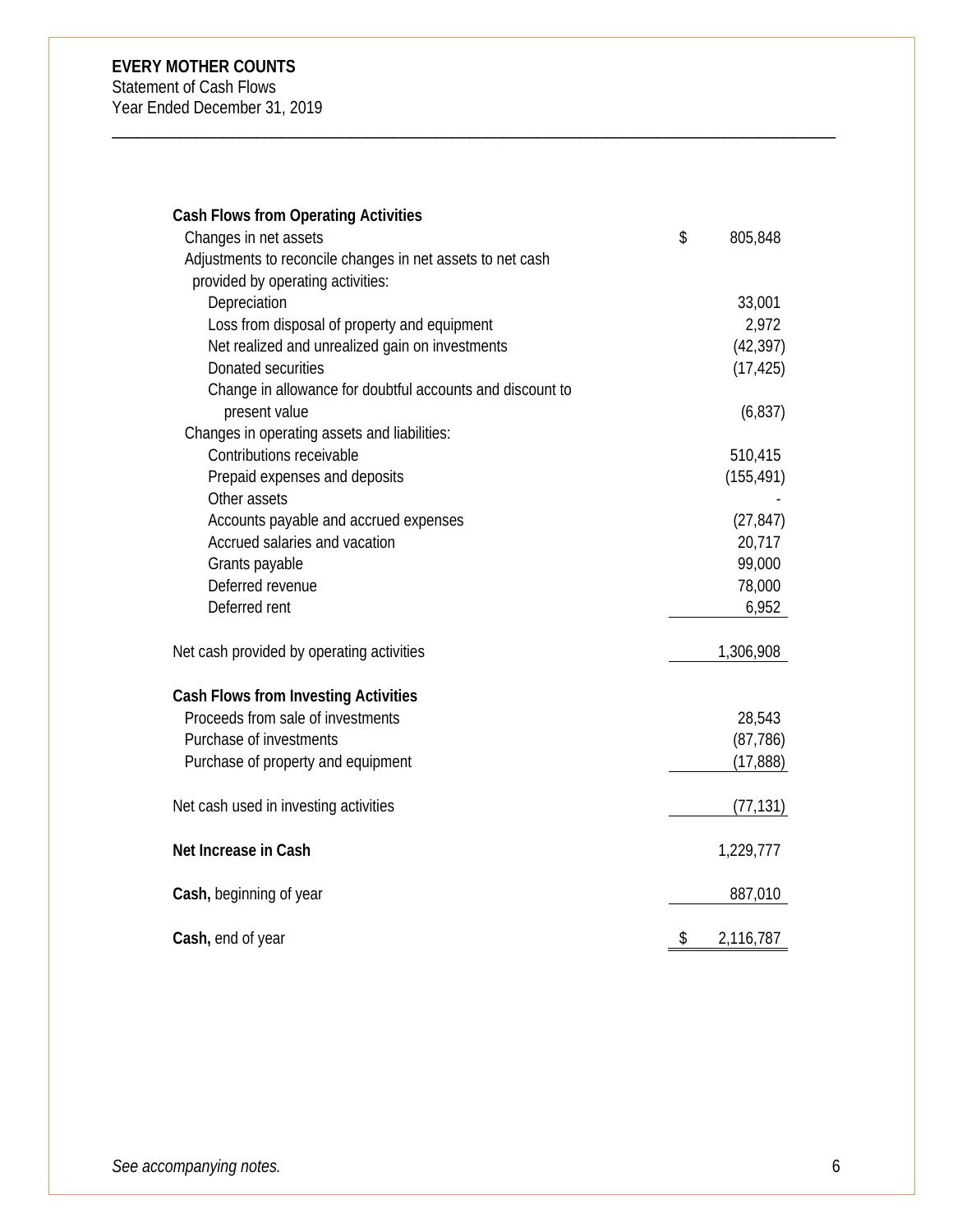# **1. Nature of Operations**

Every Mother Counts (the Organization) is a non-profit organization dedicated to making pregnancy and childbirth safe for every mother. The Organization informs, engages, and mobilizes new audiences to take actions and raise funds that support maternal health programs around the world. The Organization funds its program and supporting services primarily through contributions from corporations, foundations and individuals.

\_\_\_\_\_\_\_\_\_\_\_\_\_\_\_\_\_\_\_\_\_\_\_\_\_\_\_\_\_\_\_\_\_\_\_\_\_\_\_\_\_\_\_\_\_\_\_\_\_\_\_\_\_\_\_\_\_\_\_\_\_\_\_\_\_\_\_\_\_\_\_\_\_\_\_\_\_\_\_\_\_\_\_\_\_

# **2. Summary of Significant Accounting Policies**

#### Basis of Accounting

The accompanying financial statements of the Organization have been prepared on the accrual basis of accounting in accordance with accounting principles generally accepted in the United States of America (GAAP). Consequently, revenue is recognized when earned and expenses are recognized when the obligation is incurred.

# Contributions Receivable

Contributions receivable are stated at net realizable value. The Organization uses the allowance method to record potentially uncollectible receivables. Contributions receivable are individually analyzed for collectability and written off when all collection efforts are exhausted.

#### Investments

Investments are measured at fair value and are composed of money market funds, corporate fixed income, government securities, municipal bonds and stocks. Fair value is the price that would be received to sell an asset or paid to transfer a liability in an orderly transaction between market participants at the measurement date.

Unrealized gains or losses on investments are determined by the change in fair value at the beginning and end of the reporting period. Investment income is presented net of investment advisory and management fees in the accompanying statement of activities. Money market funds held in the investment portfolios are included in investments in the accompanying statement of financial position.

# Grants Payable

Grants are reported as an expense and liability when approved by the Organization unless conditions imposed on the grantee have not yet been fulfilled. Such conditional grants are recorded when the conditions have been satisfied. There are no conditional grants for the year ended December 31, 2019. Unconditional grants that the Organization anticipates will be paid over more than one year are recorded at the estimated present value of future cash flows as the date the grant is made. All grants are anticipated to be paid within one year.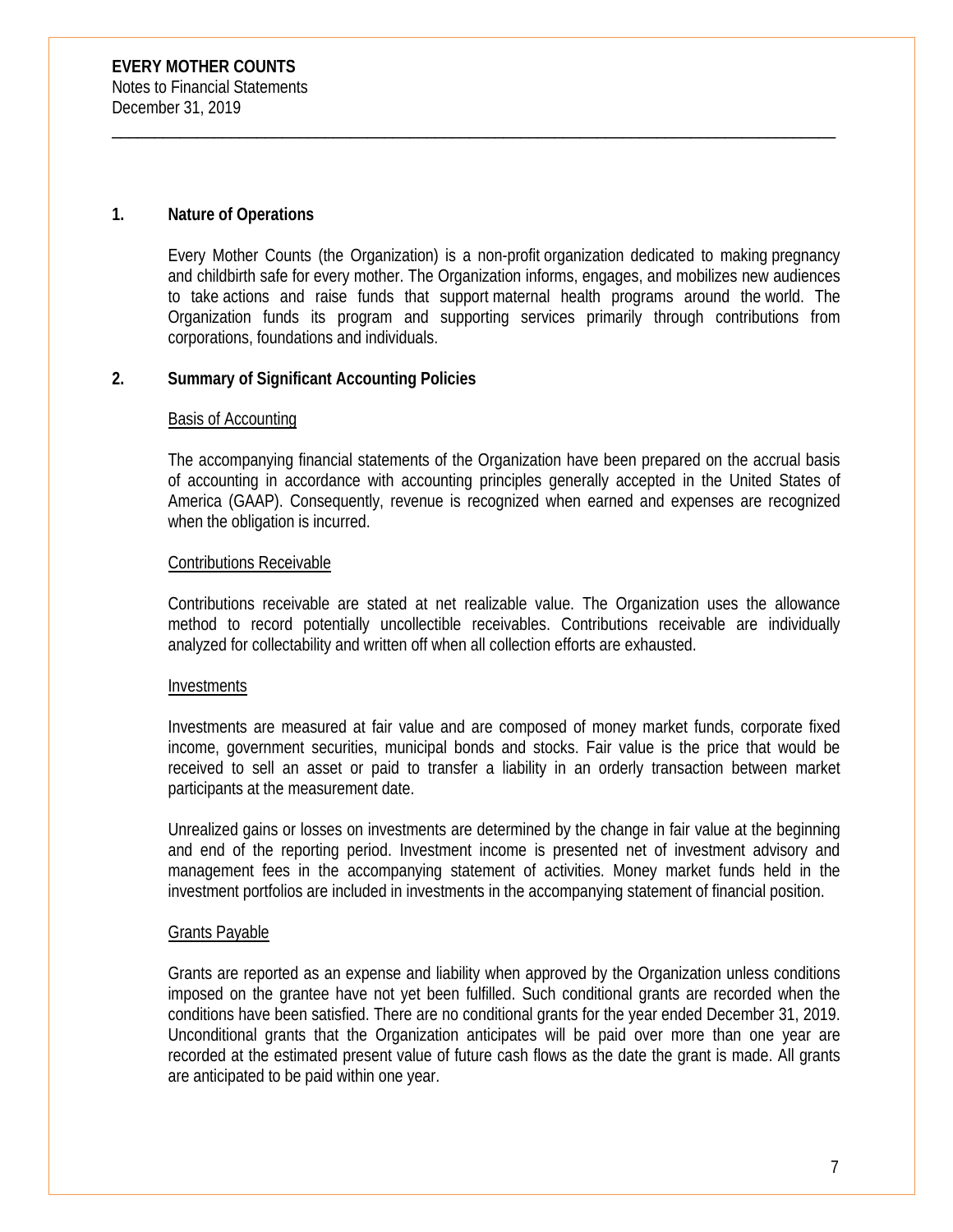# **2. Summary of Significant Accounting Policies (continued)**

# Property and Equipment

Property and equipment over \$1,000 with a projected useful life exceeding one year are capitalized and recorded at cost. Depreciation is computed using the straight-line method over the estimated useful lives of the related assets. Direct costs incurred during the application stage of the development of the Organization's website are capitalized and amortized over an estimated useful life of three years.

\_\_\_\_\_\_\_\_\_\_\_\_\_\_\_\_\_\_\_\_\_\_\_\_\_\_\_\_\_\_\_\_\_\_\_\_\_\_\_\_\_\_\_\_\_\_\_\_\_\_\_\_\_\_\_\_\_\_\_\_\_\_\_\_\_\_\_\_\_\_\_\_\_\_\_\_\_\_\_\_\_\_\_\_\_

Expenditures for minor and routine repairs and maintenance are expensed as incurred. Upon retirement or disposal of assets, the cost and accumulated depreciation are eliminated from the accounts and the resulting gain or loss is included in revenue or expense.

# Classification of Net Assets

- *Net Assets Without Donor Restrictions* represent funds that are not subject to donor-imposed stipulations and are available for support of the Organization's operations.
- *Net Assets With Donor Restrictions* represent funds subject to donor-imposed restrictions. Some donor-imposed restrictions are temporary in nature, such as those that will be met by the passage of time or other events specified by the donor. Other donor-imposed restrictions are perpetual in nature, where the donor stipulates that such resources be maintained in perpetuity. The Organization does not have any donor-imposed restrictions which are perpetual in nature at December 31, 2019.

# Revenue Recognition

# *Contributions*

Contributions without donor-imposed conditions are recognized upon notification of the award and are reported as support with donor restrictions if they are received with donor stipulations that limit the use of donated assets. Contributions with donor-imposed restrictions are reclassified to net assets without donor restrictions when those restrictions are met, only to the extent of actual expenses incurred in compliance with the donor-imposed restrictions and for the expiration of donor-imposed time restrictions. These reclassifications are reported in the accompanying statement of activities as net assets released from restrictions. Revenue and support with donor restrictions are reported as revenue and support without donor restrictions if the restrictions are met in the same period received.

Contributions with donor-imposed conditions, that is they include both a measurable performance or other barrier and a right of return, are recognized in revenue once the conditions on which they depend have been met. Amounts received in advance of the conditions being met are recorded as deferred revenue. The Organization did not have any conditional contributions at December 31, 2019.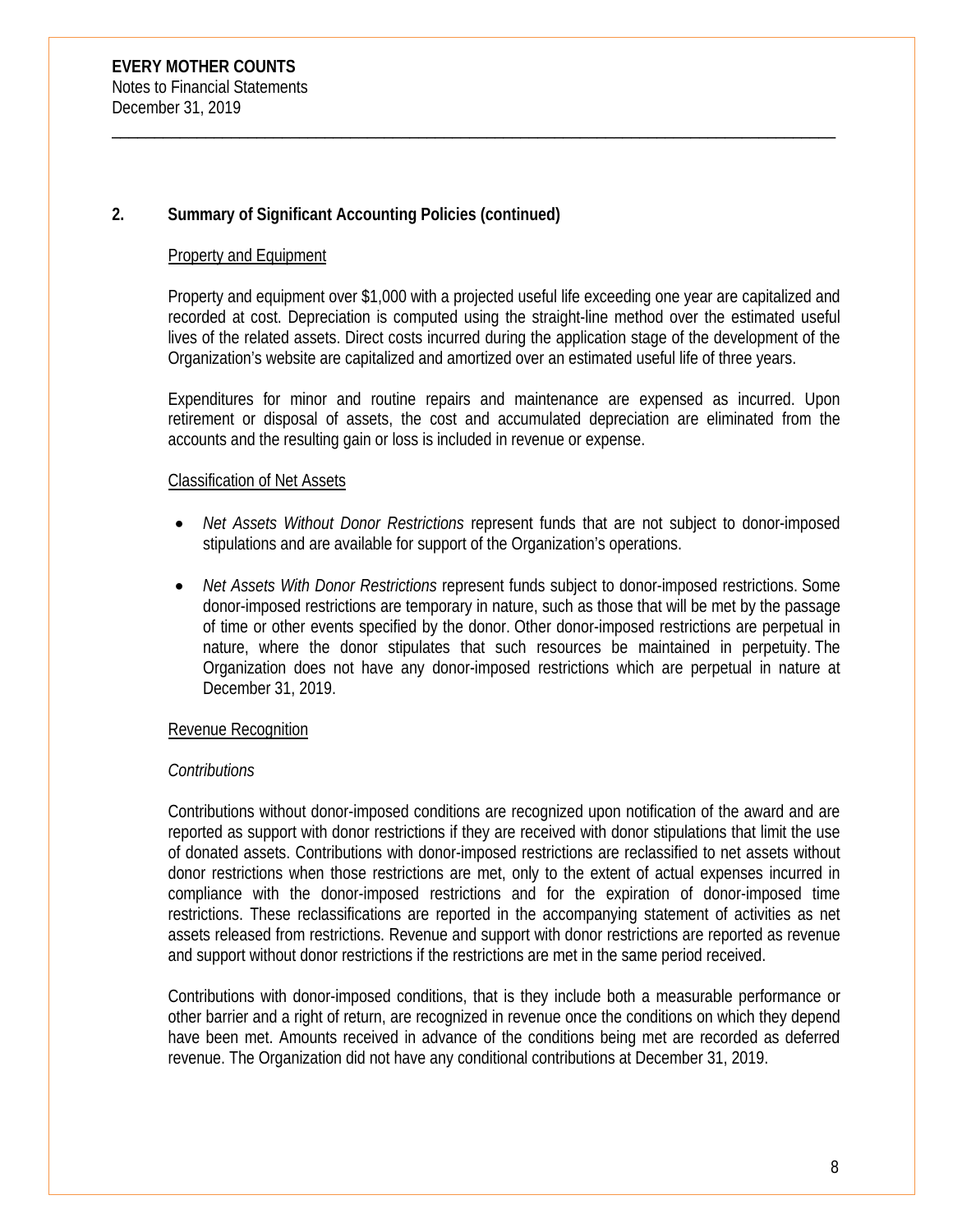# **2. Summary of Significant Accounting Policies (continued)**

#### Revenue Recognition (continued)

#### *Special Event Income*

Special event income represents the gross proceeds paid by attendees and participants for various events and activities held by the Organization. A portion of the gross proceeds paid by attendees and participants represents contribution revenue whereas the other portion serves as the payment of the fair market value of the benefit received by the attendee or participant at the event. The contribution portion is recognized as contribution revenue as described previously. The exchange portion, the fair market value of the benefit received by the attendee or participant, is recognized as revenue at the point in time the events and activities are conducted. Any exchange portion of the amounts received in advance are deferred until the point in time at which the event takes place. Amounts received in advance for future events and activities were \$78,000 at December 31, 2019 and are included in deferred revenue in the accompanying statement of financial position.

\_\_\_\_\_\_\_\_\_\_\_\_\_\_\_\_\_\_\_\_\_\_\_\_\_\_\_\_\_\_\_\_\_\_\_\_\_\_\_\_\_\_\_\_\_\_\_\_\_\_\_\_\_\_\_\_\_\_\_\_\_\_\_\_\_\_\_\_\_\_\_\_\_\_\_\_\_\_\_\_\_\_\_\_\_

#### Functional Allocation of Expenses

The costs of providing program and supporting services have been summarized on a functional basis in the accompanying statement of activities. The statement of functional expenses presents expenses by function and natural classification. The Organization incurs expenses that directly relate to, and can be assigned to, a specific program or supporting activity. The Organization also conducts a number of activities which benefit both its program objectives as well as supporting services. These costs, which are not specifically attributable to a specific program or supporting activity, are allocated by management on a consistent basis among program and supporting services benefited based on either financial or nonfinancial data, such as labor distribution or estimates of time and effort incurred by personnel. The expenses that are allocated include salaries, payroll taxes and benefits, conferences, meetings and events, occupancy and operations, professional services, and depreciation.

#### Changes in Accounting Principles

Effective January 1, 2019, the Organization adopted Accounting Standards Update (ASU) 2018-08, *Notfor-Profit Entities (Topic 958): Clarifying the Scope and the Accounting Guidance for Contributions Received and Contributions Made*, which requires that an entity evaluate whether transactions should be accounted for as contributions or as exchange transactions and determining whether a contribution is conditional. The Organization adopted ASU 2018-08 using a modified prospective approach. The implementation of ASU 2018-08 did not have a material effect on the Organization's financial positions, results of operations, or cash flows. There was no cumulative effect of a change in accounting principle recorded related to the adoption of ASU 2018-08 on January 1, 2019. The presentation and disclosures of revenue have been enhanced in accordance with the standards.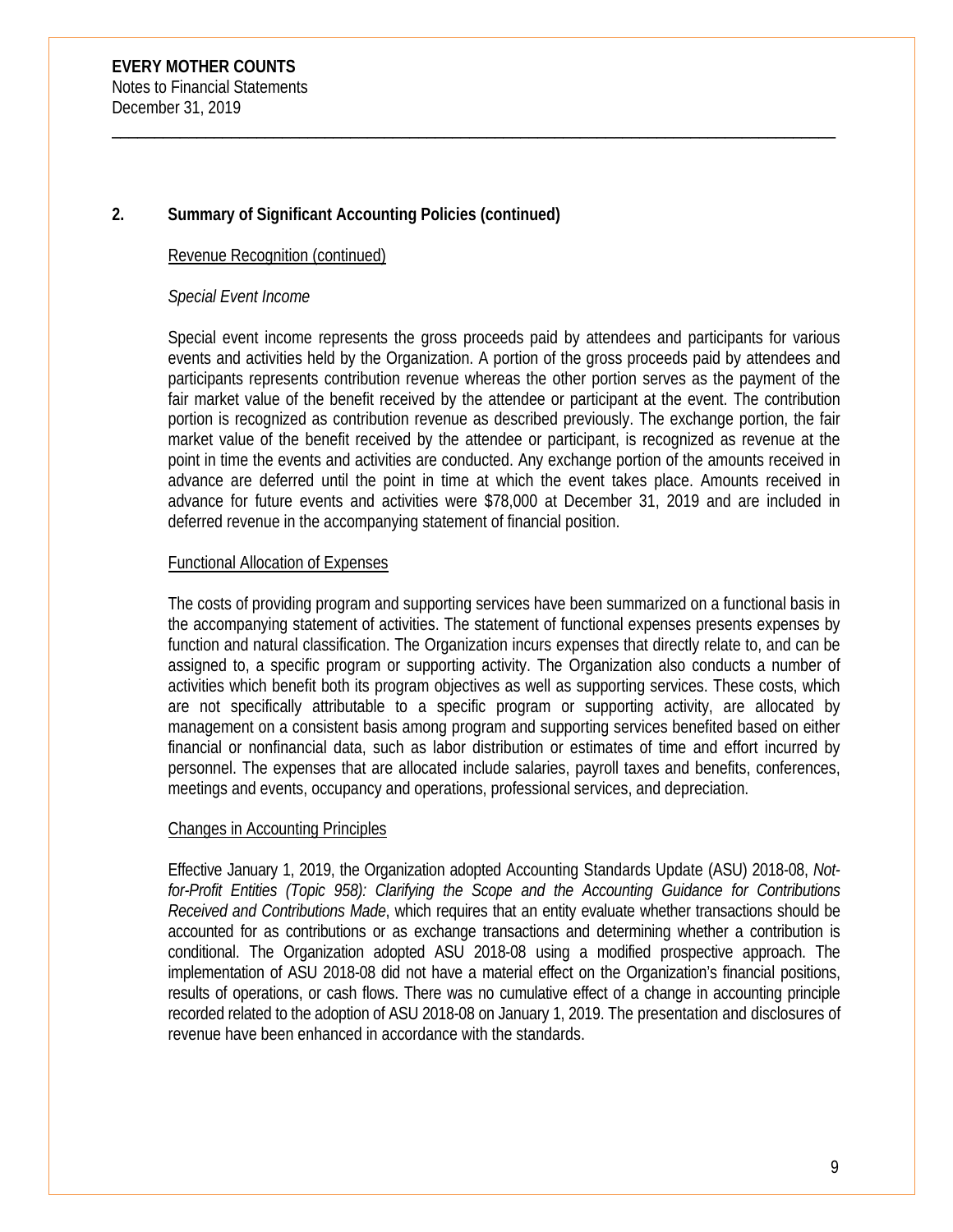# **2. Summary of Significant Accounting Policies (continued)**

#### Changes in Accounting Principles (continued)

Effective January 1, 2019, the Organization adopted ASU 2014-09, *Revenue from Contracts with Customers (Topic 606)*, as amended. The core principle of ASU 2014-09 requires the recognition of revenue for exchange and partial exchange transactions when, or as goods or services are delivered, in the amount that reflects the consideration to which the entity is entitled in exchange for what has been delivered. The ASU requires that the Organization use the following five step process: 1) Identify exchange agreements or partial exchange agreements that create a contract; 2) Identify their performance obligations; 3) Determine the transaction price; 4) Allocate the transaction price among the performance obligations; 5) Recognize revenue at the point in time when, or over the time period during which, a performance obligation is recognized. The adoption of the ASU did not impact the change in net assets.

\_\_\_\_\_\_\_\_\_\_\_\_\_\_\_\_\_\_\_\_\_\_\_\_\_\_\_\_\_\_\_\_\_\_\_\_\_\_\_\_\_\_\_\_\_\_\_\_\_\_\_\_\_\_\_\_\_\_\_\_\_\_\_\_\_\_\_\_\_\_\_\_\_\_\_\_\_\_\_\_\_\_\_\_\_

#### Pending Accounting Pronouncements

In February 2016, the Financial Accounting Standards Board (FASB) issued ASU 2016-02, *Leases (Topic 842).* The core principles of ASU 2016-02 change the way organizations will account for their leases by recognizing lease assets and related liabilities on the statement of financial position and disclosing key information about leasing arrangements. ASU 2016-02 is effective for non-public entities for fiscal years beginning after December 15, 2020. Management is currently evaluating the impact of ASU 2016-02 on the Organization's financial statements.

#### Use of Estimates

The preparation of financial statements in conformity with GAAP requires management to make estimates and assumptions that affect the amounts reported in the financial statements and accompanying notes. Actual results could differ from those estimates.

# **3. Concentrations of Credit Risk**

Financial instruments that potentially subject the Organization to significant concentrations of credit risk consist of cash deposits and investments. The Organization maintains cash deposits and investments with various financial institutions that exceed insurable limits under the Federal Deposit Insurance Corporation (FDIC) and the Securities Investor Protection Corporation (SIPC). The Organization has not experienced any losses on its cash deposits and investments to date as it relates to FDIC or SIPC insurance limits. Management periodically assesses the financial condition of the institutions and believes that the risk of any loss is minimal.

In addition, the Organization invests funds in a professionally managed portfolio of marketable securities. Such investments are exposed to market and credit risks. Therefore, the Organization's investments may be subject to significant fluctuations in fair value. As a result, the investment balances reported in the accompanying financial statements may not be reflective of the portfolio's value during subsequent periods.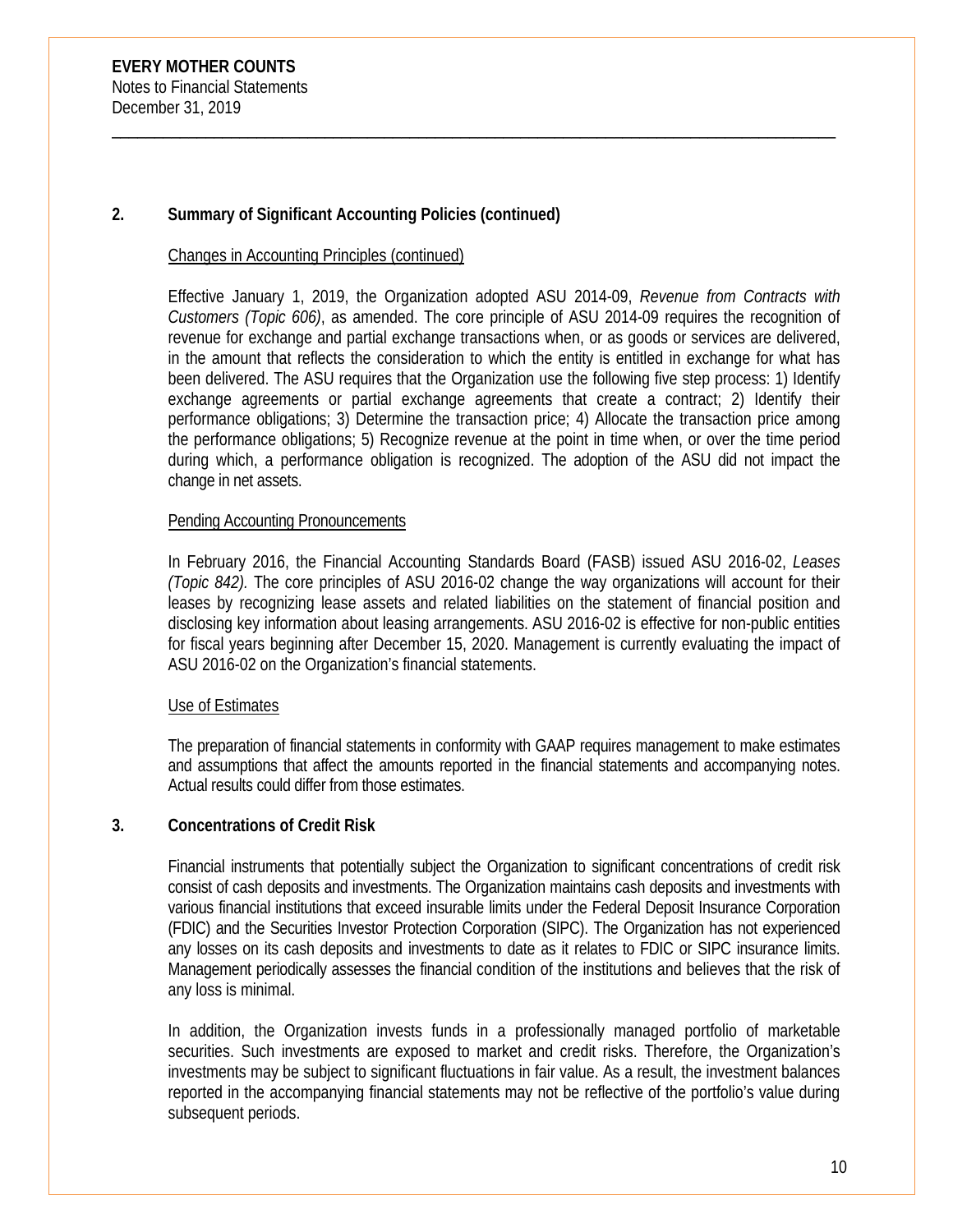# **4. Liquidity and Availability of Resources**

The following schedule reflects the Organization's financial assets as of December 31, 2019 available for use in the next year, reduced by amounts not available for general use because of donor-imposed restrictions within one year of this date:

\_\_\_\_\_\_\_\_\_\_\_\_\_\_\_\_\_\_\_\_\_\_\_\_\_\_\_\_\_\_\_\_\_\_\_\_\_\_\_\_\_\_\_\_\_\_\_\_\_\_\_\_\_\_\_\_\_\_\_\_\_\_\_\_\_\_\_\_\_\_\_\_\_\_\_\_\_\_\_\_\_\_\_\_\_

| Cash                                                                                              | \$<br>2,116,787       |
|---------------------------------------------------------------------------------------------------|-----------------------|
| Contributions receivable                                                                          | 345,827               |
| Investments                                                                                       | 2,647,613             |
| Total financial assets<br>Less those unavailable for general expenditures within one year due to: | 5,110,227             |
| Grants payable<br>Deferred revenue                                                                | (201,000)<br>(78,000) |
| Financial assets available to meet cash needs for general expenditures<br>within one year         | 4,831,227             |

As part of the Organization's liquidity management, it has a policy to structure its financial assets to be available as its general expenditures, liabilities, and other obligations become due.

# **5. Contributions Receivable**

Contributions receivable is comprised of unconditional promises to give and is receivable as follows at December 31, 2019:

| Receivable in less than one year | S | 345,827 |
|----------------------------------|---|---------|
| Receivable in one to five years  |   | 120,000 |
| Total contributions receivable   |   | 465,827 |
| Less: present value discount     |   | (1,878) |
| Contributions receivable, net    |   | 463,949 |

At December 31, 2019, contributions receivable is shown at the present value of estimated future cash flows using a discount rate of 1.59%, which is based on available data for risk-free interest rates for the year in which outstanding pledges were received. There was no allowance for doubtful accounts as the balance of contributions receivable at December 31, 2019 are expected by management to be fully collected.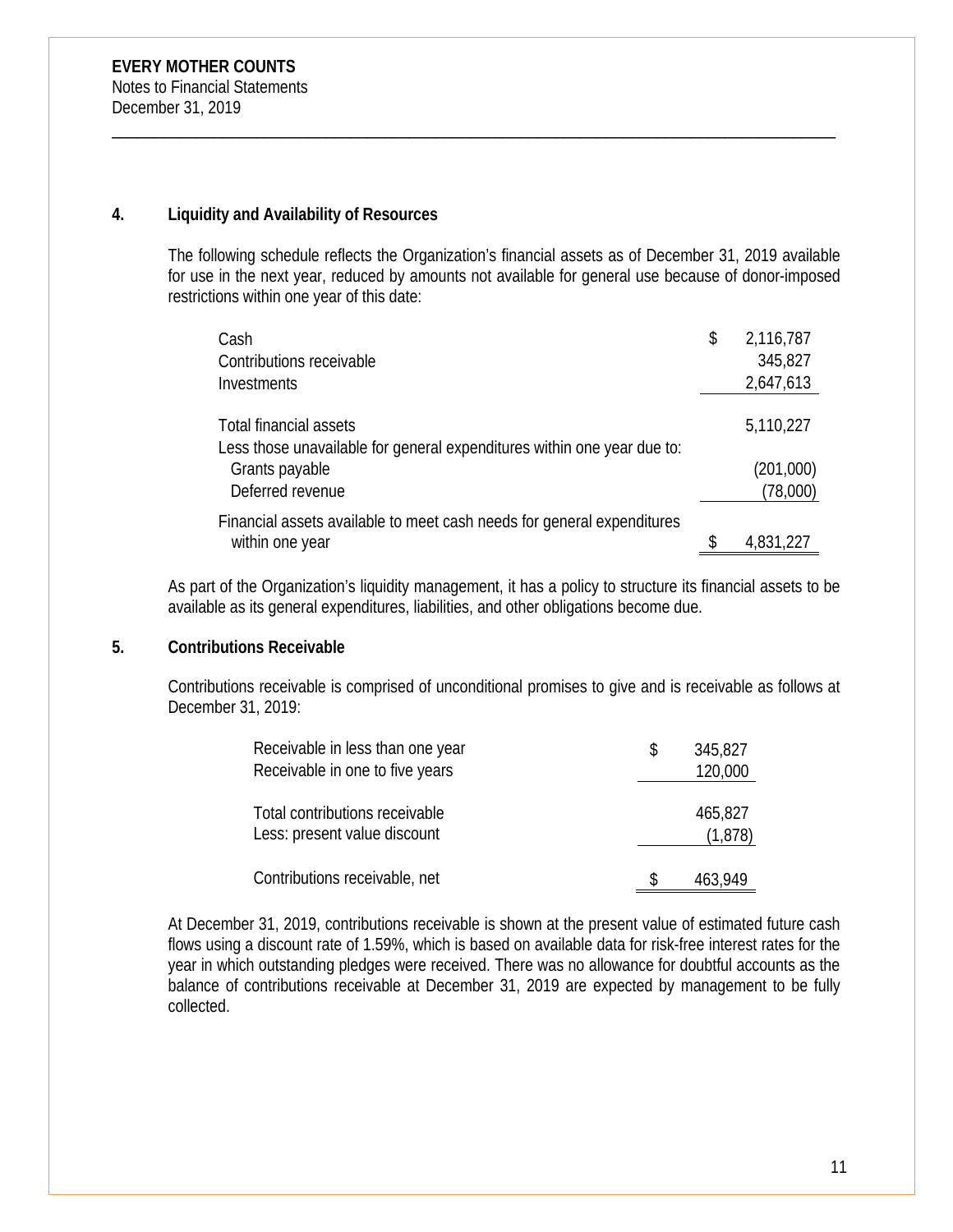#### **6. Investments**

Investments consist of the following at December 31, 2019:

| Money market funds     | \$<br>318,345 |
|------------------------|---------------|
| Corporate fixed income | 1,037,793     |
| Government securities  | 795,316       |
| Municipal bonds        | 485,679       |
| <b>Stocks</b>          | 10,480        |
|                        |               |
| Total investments      | 2,647,613     |

\_\_\_\_\_\_\_\_\_\_\_\_\_\_\_\_\_\_\_\_\_\_\_\_\_\_\_\_\_\_\_\_\_\_\_\_\_\_\_\_\_\_\_\_\_\_\_\_\_\_\_\_\_\_\_\_\_\_\_\_\_\_\_\_\_\_\_\_\_\_\_\_\_\_\_\_\_\_\_\_\_\_\_\_\_

# **7. Fair Value Measurements**

Accounting Standards Codification (ASC) 820, *Fair Value Measurement*, defines fair value, establishes a framework for measuring fair value in accordance with GAAP and expands disclosures about fair value measurements. The ASC emphasizes that fair value is a market-based measurement, not an entity-specific measurement and, therefore, a fair value measurement should be determined based on the assumptions that market participants would use in pricing the asset or liability. In order to increase consistency and comparability in fair value measurements, the ASC established a fair value hierarchy based upon the transparency of the inputs to the valuation of an asset or liability.

The three levels of the fair value hierarchy are described as follows:

- *Level 1* Based on unadjusted, quoted market prices in active markets for identical assets or liabilities accessible at the measurement date.
- *Level 2* Based on inputs, other than quoted prices included in Level 1, that are observable for the asset or liability, either directly or indirectly, such as quoted prices for similar assets or liabilities in active markets.
- *Level 3* Based on unobservable inputs for the asset or liability, including the reporting entity's own assumptions in determining fair value.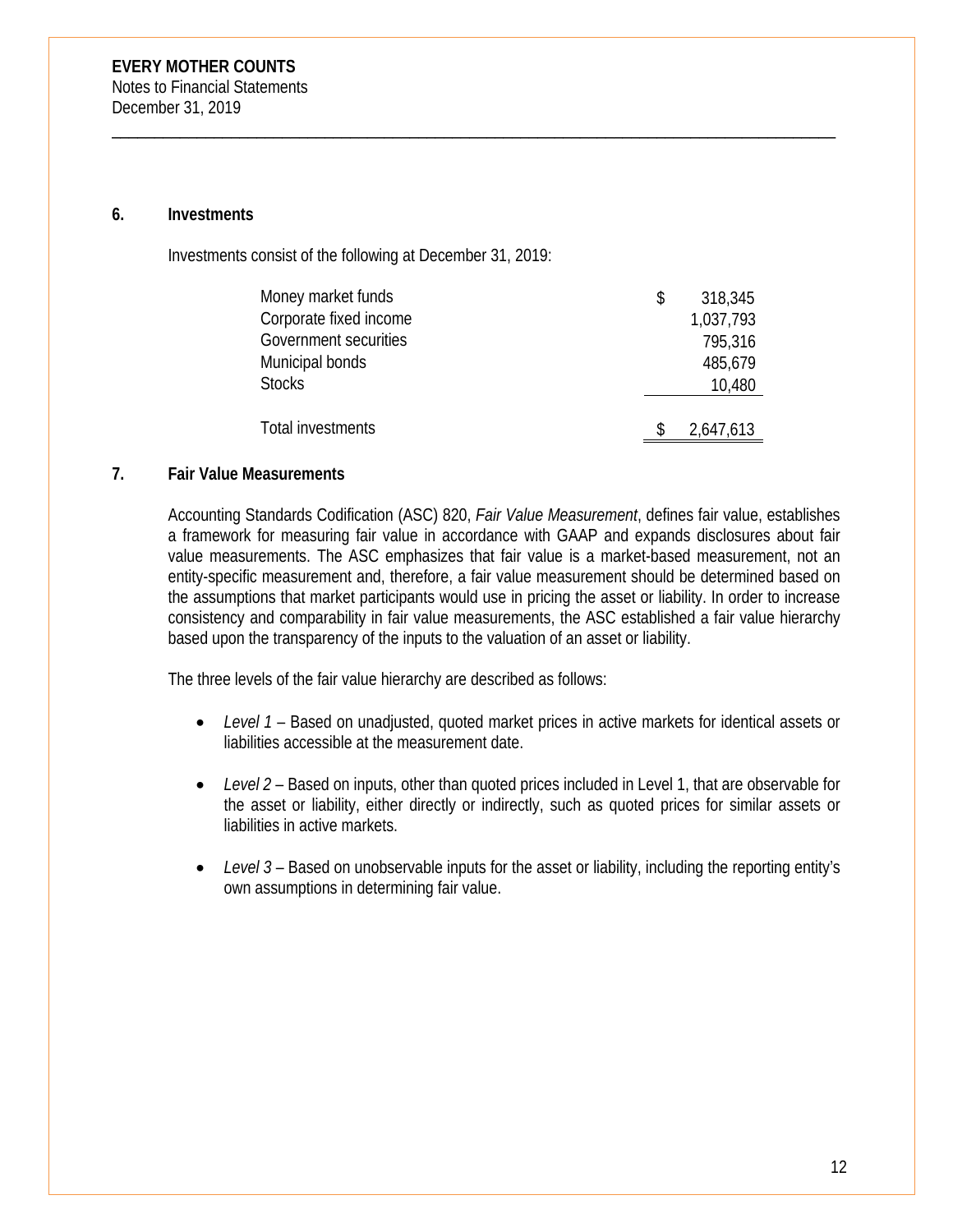# **7. Fair Value Measurements (continued)**

The following is a summary of input levels used to determine fair values, measured on a recurring basis, of investments at December 31, 2019:

\_\_\_\_\_\_\_\_\_\_\_\_\_\_\_\_\_\_\_\_\_\_\_\_\_\_\_\_\_\_\_\_\_\_\_\_\_\_\_\_\_\_\_\_\_\_\_\_\_\_\_\_\_\_\_\_\_\_\_\_\_\_\_\_\_\_\_\_\_\_\_\_\_\_\_\_\_\_\_\_\_\_\_\_\_

|                        | Level 1 |           | Total     |
|------------------------|---------|-----------|-----------|
| Money market funds     |         |           |           |
|                        | \$      | 318,345   | 318,345   |
| Corporate fixed income |         | 1,037,793 | 1,037,793 |
| Government securities  |         | 795,316   | 795,316   |
| Municipal bonds        |         | 485,679   | 485,679   |
| <b>Stocks</b>          |         | 10,480    | 10,480    |
|                        |         |           |           |
| Total investments      |         | 2,647,613 | 2,647,613 |

# **8. Property and Equipment**

The Organization carried the following property and equipment at December 31, 2019:

| Website<br>Furniture and equipment<br>Leasehold improvements<br>Leased assets | \$<br>54,168<br>52,616<br>4,320<br>4,321 |
|-------------------------------------------------------------------------------|------------------------------------------|
| Total property and equipment<br>Less: accumulated depreciation                | 115,425<br>(68, 702)                     |
| Property and equipment, net                                                   | 46,723                                   |

# **9. Operating Leases**

In November 2013, the Organization entered into a non-cancellable lease agreement for office space for a term from December 2013 through November 2016. In September 2016, the Organization extended the lease for an additional three years through November 2019.

In July 2019, the Organization entered into a lease agreement for office space commencing on September 1, 2019. The lease term is for five years and calls for monthly rental payments of \$13,125 with a 3% escalation clause. The lease provides rent payment abatement for the first month of the lease. Under GAAP all rental payments, including fixed rent increases, less any rental abatements, are recognized on a straight-line basis over the term of the lease. The difference between GAAP rent expense and the actual lease payments is reflected as deferred rent in the accompanying statement of financial position. In conjunction with the new lease, the Organization incurred a variety of one-time move-related costs between August and December 2019. The Organization also paid rent on two properties during the months of September, October and November 2019.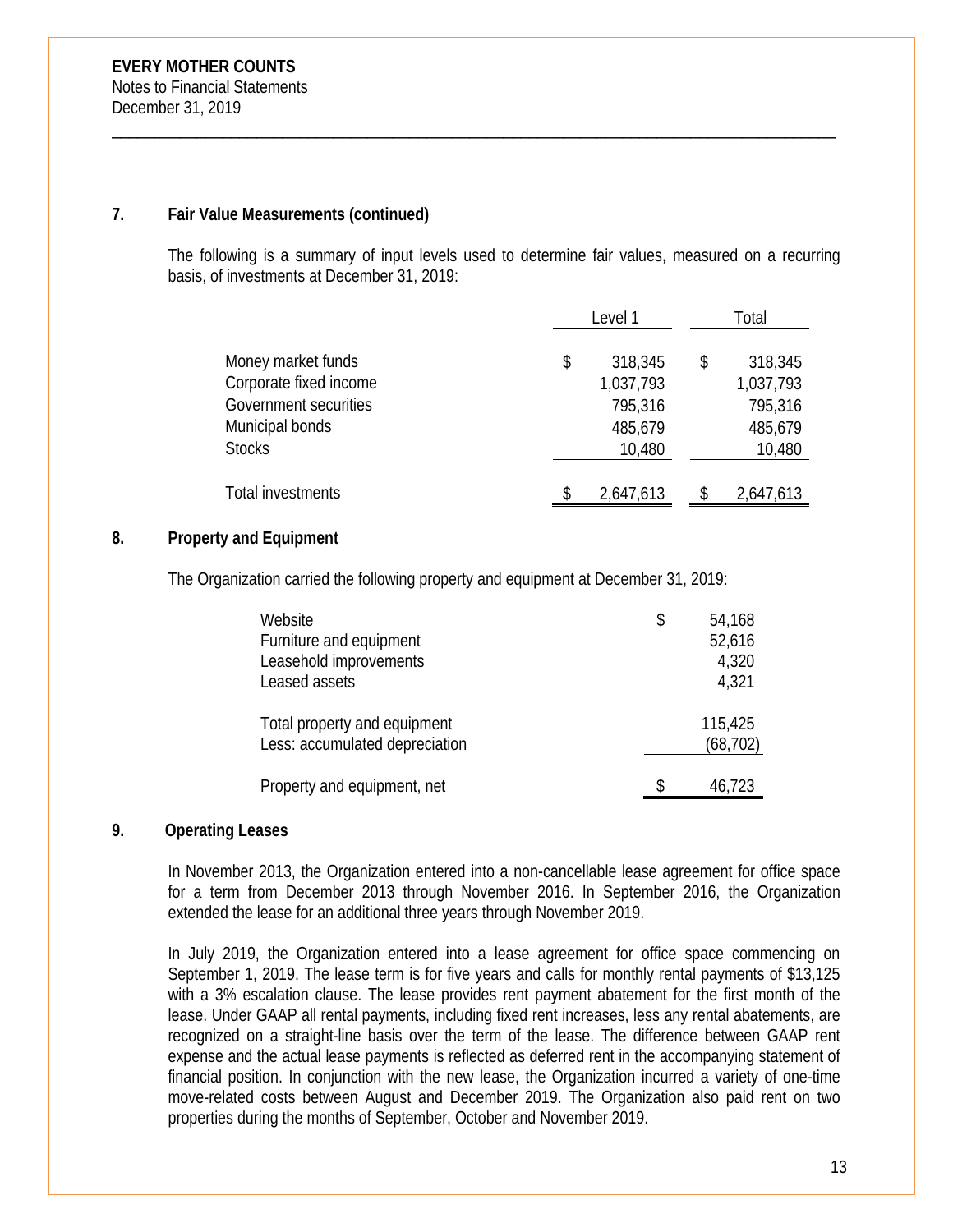# **9. Operating Leases (continued)**

Rent expense was \$175,497 for the year ended December 31, 2019 and is included in occupancy in the accompanying statement of functional expenses.

At December 31, 2019, future minimum lease payments for the operating leases are as follow:

\_\_\_\_\_\_\_\_\_\_\_\_\_\_\_\_\_\_\_\_\_\_\_\_\_\_\_\_\_\_\_\_\_\_\_\_\_\_\_\_\_\_\_\_\_\_\_\_\_\_\_\_\_\_\_\_\_\_\_\_\_\_\_\_\_\_\_\_\_\_\_\_\_\_\_\_\_\_\_\_\_\_\_\_\_

| 2020                                | 159,075 |
|-------------------------------------|---------|
| 2021                                | 163,847 |
| 2022                                | 168,763 |
| 2023                                | 173,826 |
| 2024                                | 118,178 |
|                                     |         |
| Total future minimum lease payments | 783,689 |

# **10. Net Assets With Donor Restrictions**

Net assets with donor restrictions were restricted for the following at December 31, 2019:

| Subject to passage of time               | 218,122 |
|------------------------------------------|---------|
|                                          |         |
| Total net assets with donor restrictions | 218.122 |

During the year ended December 31, 2019, releases from net assets with donor restrictions were for the following:

| Subject to expenditures for specific purposes:    |         |
|---------------------------------------------------|---------|
| Bangladesh                                        | 353,335 |
| Subject to passage of time                        | 120,000 |
|                                                   |         |
| Total net assets released from donor restrictions | 473,335 |

# **11. Retirement Plan**

The Organization maintains a 401(k) plan for eligible employees. Subject to certain limitations, participants may elect to make pre-tax contributions up to the maximum permitted by law. In addition, the Organization makes contributions of 100% on the first 3% of each employee's eligible earnings that the employee defers as an elective deferral and an additional 50% on the next 2% of each employee's eligible earnings that the employee defers as an elective deferral. The Organization contributed \$26,339 to the plan for the year ended December 31, 2019.